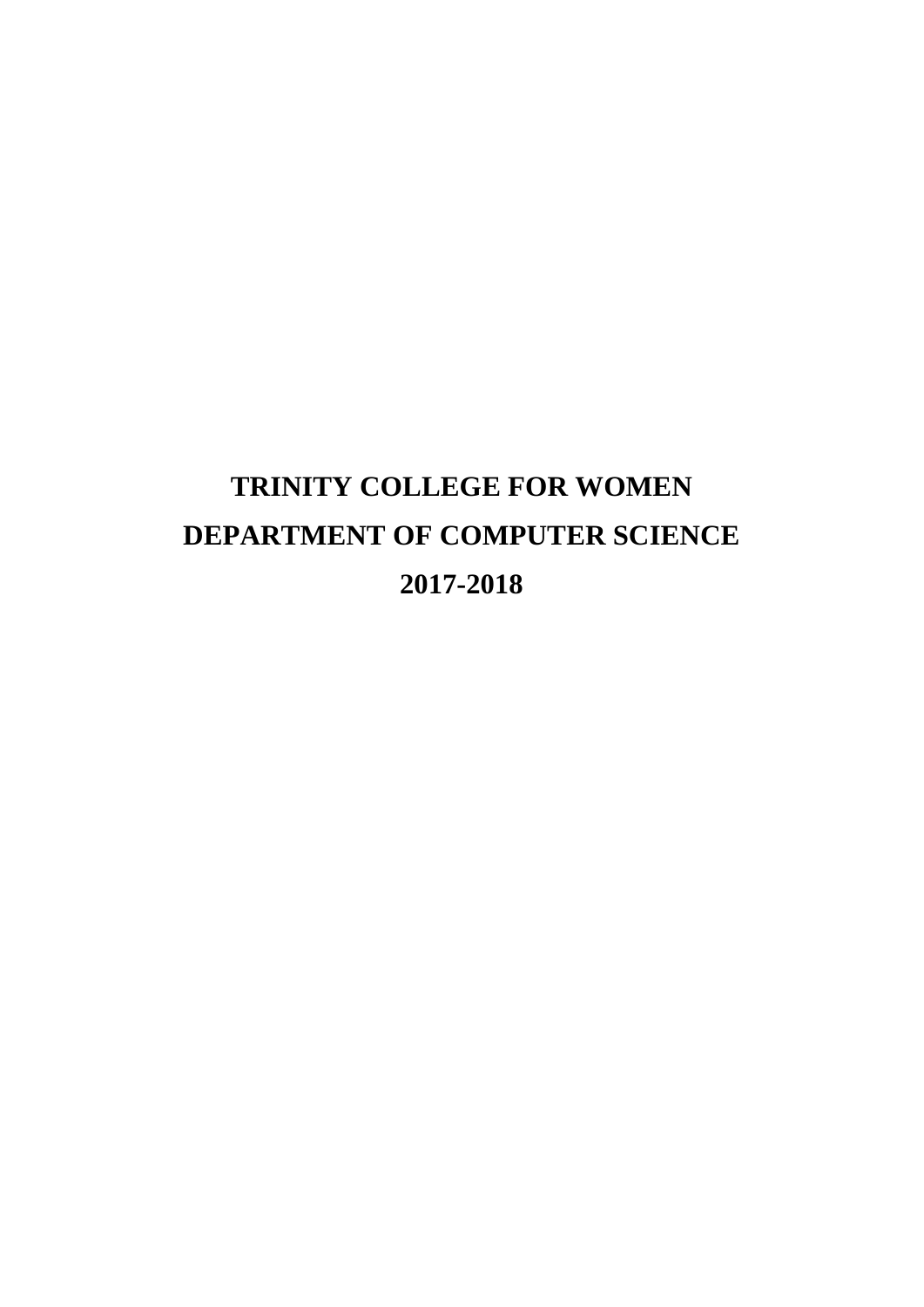#### **About the College**

Trinity College for Women, Namakkal affiliated to Periyar University, Salem was started in the Year 2000 by Trinity Academy Charitable Trust with the aim of imparting higher education to women students in general and belonging to economically weaker sections of the society in and around Namakkal in Particular. Our Motto is Knowledge is Power".

The college aims to" install" Discipline, Education and Service" by creating an abode of career and not the courses. It endeavors to provide the necessary environment and opportunities for the development of integrated personality of the girls and help them grow in faith and love with due emphasize on traditional value and progressive ideas.

Students are given adequate training to face any challenges with self confidence and self-discipline.

At present the college offers nine Under Graduate Courses four Post Graduate Courses and Three Research Courses. **About the Department** 

The Department of Computer Science and Application was established in the year 2000. Our department offers B.Sc., BCA., M.Sc., and M.Phil. Research Courses. The department has well experienced, qualifed, committed faculty members who produce

students are motivated and trained to face the modern competitive technological environment to compete professionally. The department has well equipped state of the art laboratories with latest and sophisticated equipments and software's with internet facilities. The students are not only taught the curriculum but also interpersonal skills and co-curriculum activities.

#### About the workshop

The main purpose of this "Advanced Trends in IT" is creating awareness and enriches knowledge for research scholars, faculty and students in the area of IT. This seminar is aimed at enhancing the skill and knowledge in the field of IT.

**Resource Person** 

Mr. S. RAJASEKARAN **Assistant Professor Registrar of IT Department IBRI** College of Technology Sultanate of Oman, Oman.

### **State Level Seminar on** "Recent Trends in IT"

24th August 2017 **Application Form** 

```
Name
Designation
                \ddot{\cdot}Organization
               \ddot{\phantom{a}}Sex
                 ÷
Age
Educational Qualification:
Address for Communication:
Mobile Number:
E-Mail Id
                 ÷
Experience
Date:
Place:
                             Signature of the Applicant
Note: Spot Registration
         Students come with ID card
```
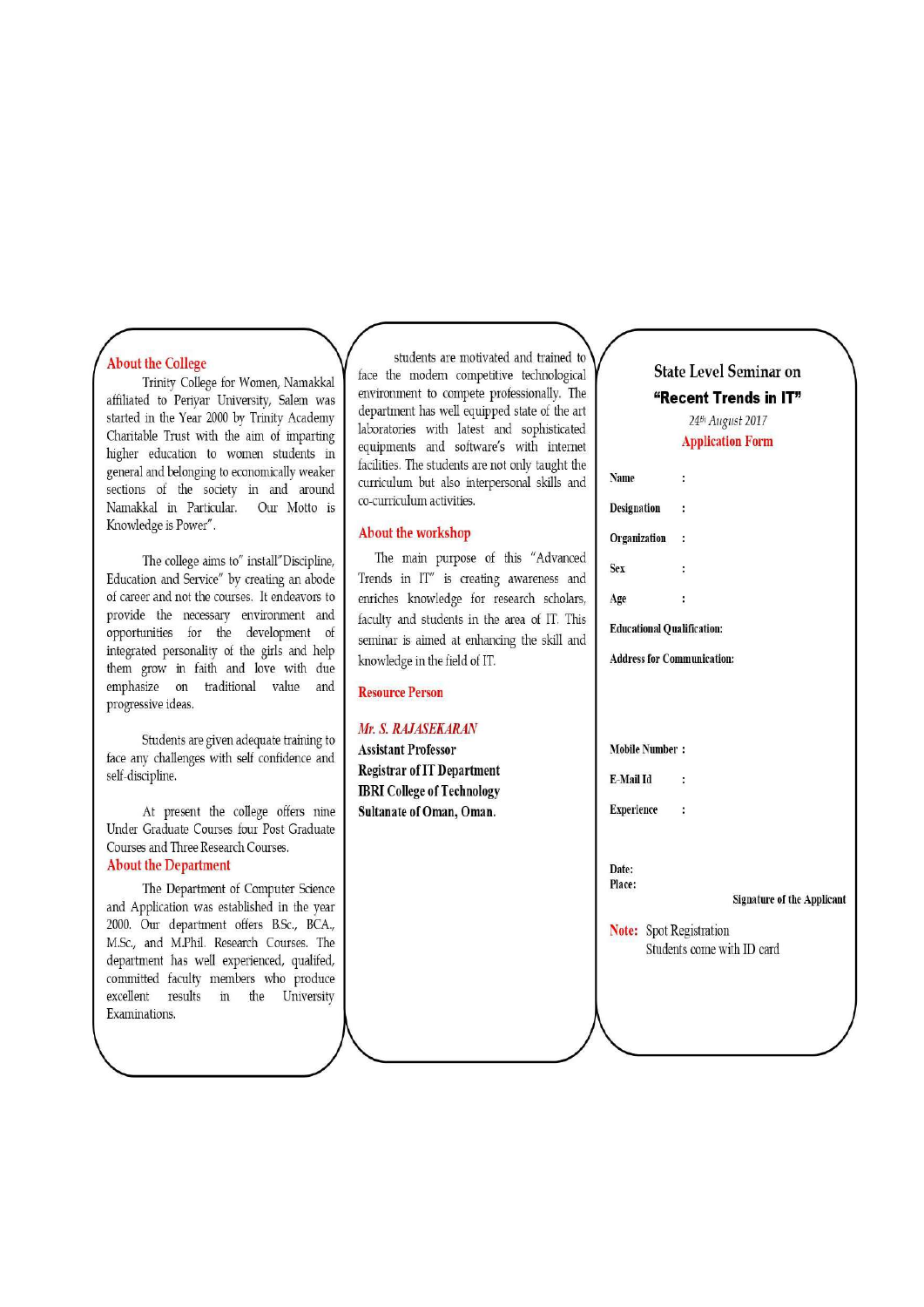### **Regisration Fee**

: Rs.  $100/-$ UG & PG Students Faculty & Research Scholars  $:$  Rs. 100  $/$ 

#### **Contact Details**

The Convener **Department of Computer Science** Trinity College for Women, Namakkal- 637 001, Namakkal, Mobile No: 9487570746, 8012355078

## ORGANIZING COMMITTEE

**Chief Patrons** Mr. P. K. SENGODAN, Chairman

Mr .K. NALLUSAMY BE., Secretary

#### Patron

Dr.M.R. LAKSHMI NARAYANAN Principal

#### **Convener**

Mrs. K. VALARMATHI Asst. Professor & Head, Dept. of CS.

Mr. N. S. SENTHILKUMAR Administrative Officer & AP, Dept. of CS.,

### **Committee Members**

Mrs. R. Navamani, Asst. Professor Mrs. A. Vijayasarathi, Asst. Professor Mrs.S.Bhuvaneswari, Asst. Professor Dr. N. Elamathi, Asst. Professor Mrs. S. Usharani, Asst. Professor Mrs. S. Priya, Asst. Professor Mrs. K. Mekala, Asst. Professor Mrs.M.Malathi, Asst. Professor Mrs.N.Vijayarani, Asst. Professor Mrs.D.Prabha, Programmer

**State Level Seminar** 

 $On$ 



# "Recent Trends in IT"

24th August 2017



Organized by

Department of Computer Science

Trinity College for Women, Arts & Science (Affiliated to Periyar University, Salem) Namakkal - 637 001, Namakkal Dt., Tamil Nadu, India.

Phone No.: 04286-, 266669

Mobile No: 9487570746,8012355078

E-Mail ID : trinicsdept@gmail.com

Web Site : www.trinitycollegenkl.edu.in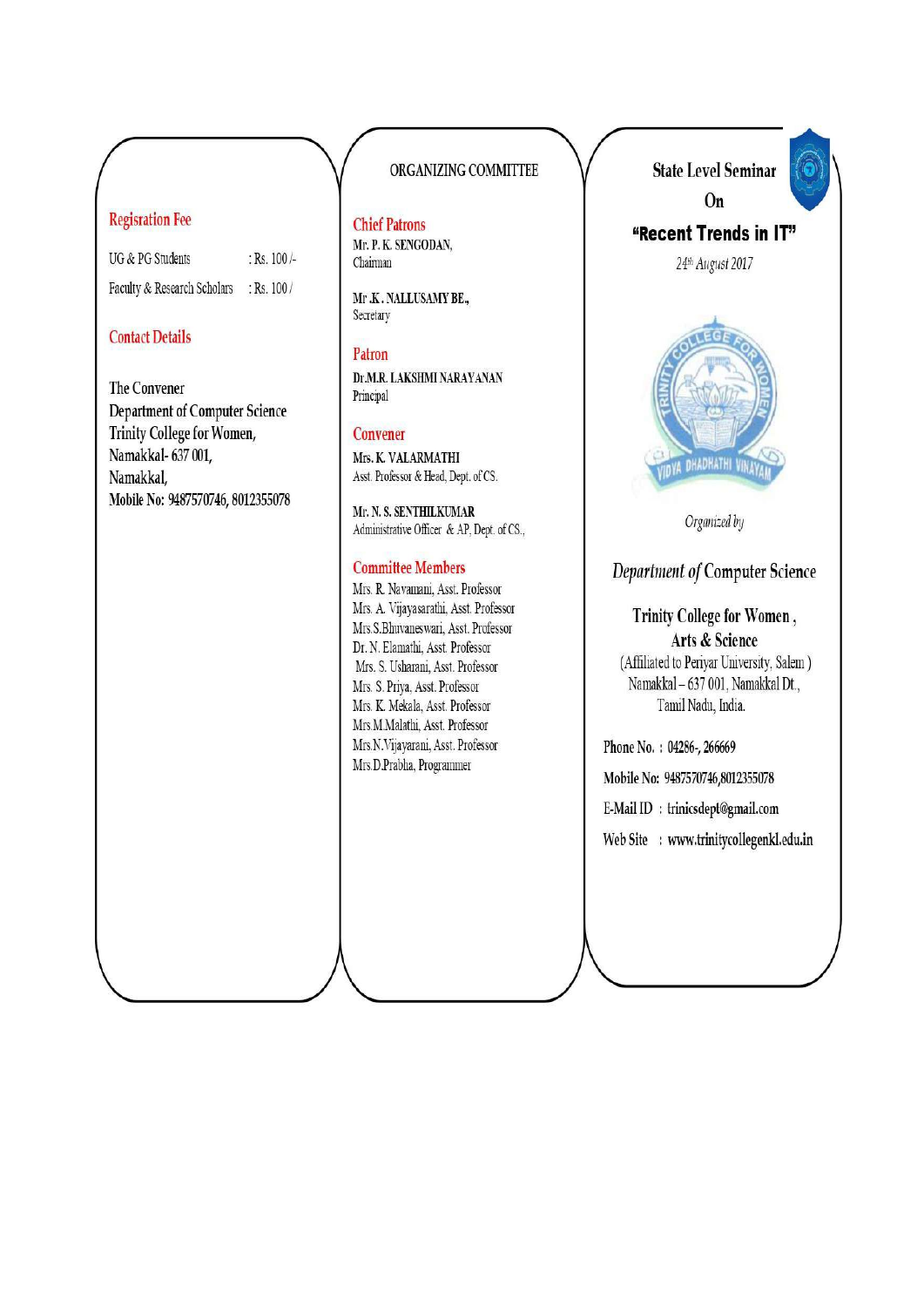





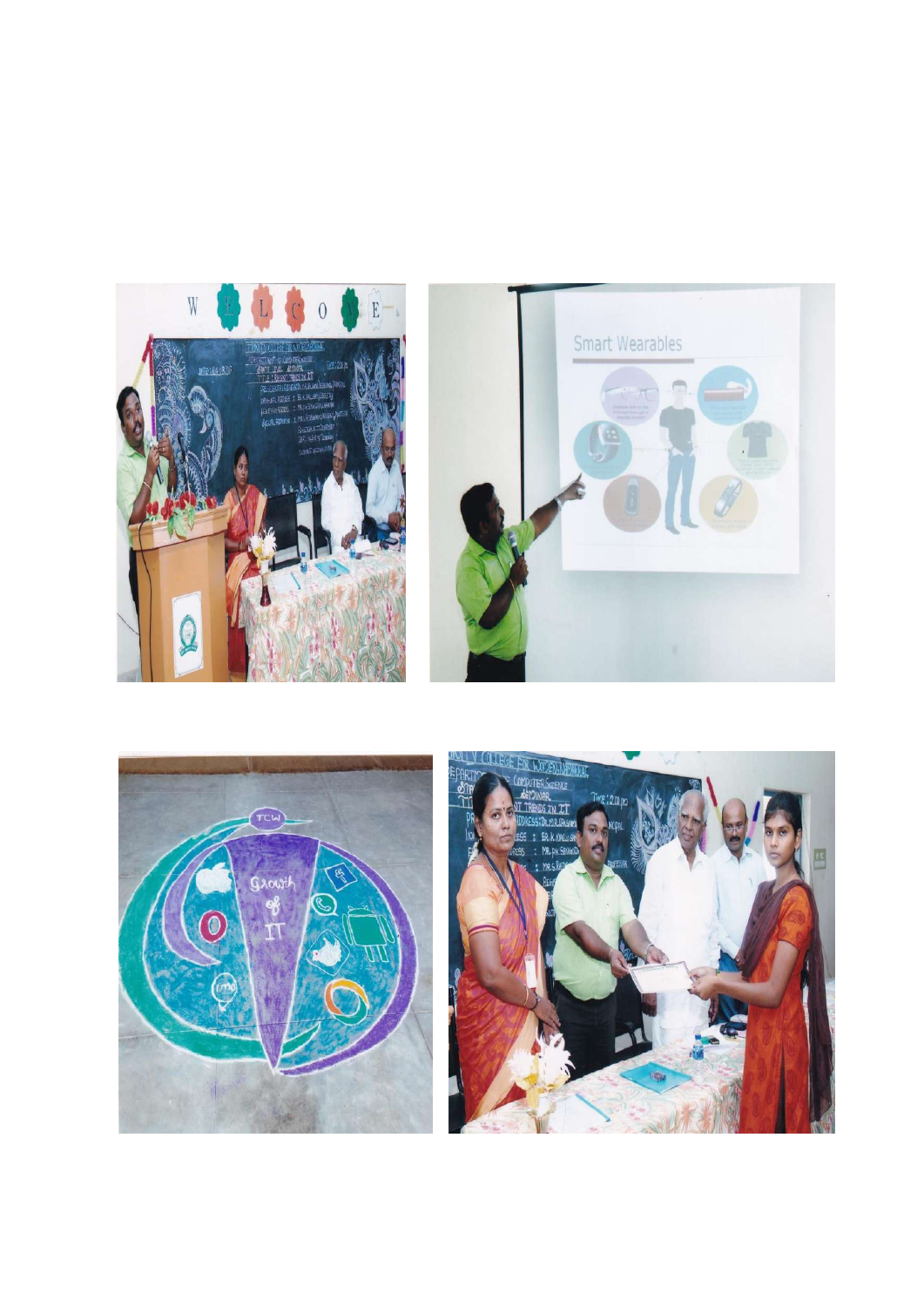#### **RECENT TRENDS IN INFORMATION TECHNOLOGY**

The Department of Computer Science and Applications of our College organized the state level one day seminar entitled "**Recent Trends in Information Technology" on 24th August 2017 inn our College campus.** In this regard, **Prof. S. Rajasekaran, Assistant Professor/Registrar of IT Department, IBRI College of Technology, Sultanate of Oman, Oman** was the resource person. More than 200 students from Pavai Arts and Science College for Women, Anaippalayam, Rasipuram, Paavai Engineering College, Pachal, Namakkal, PGP College of Arts and Science, Namakkal, Sengundar Arts and Science College, Tiruchengode, Kandaswami Kandar's College, Paramathi-Velur, Selvamm Arts and Science College, Namakkal, M. Kumarasamy Engineering College, Karur and Trinity College for Women (Arts and Science, Namakkal participated. The College Chairman Mr. P.K. Sengodan, presided over the seminar and gave away certificates to the participants. Er. K. Nallusamy, Secretary of the College offered felicitations. The Resource Person

Prof. S. Rajasekaran is thanked.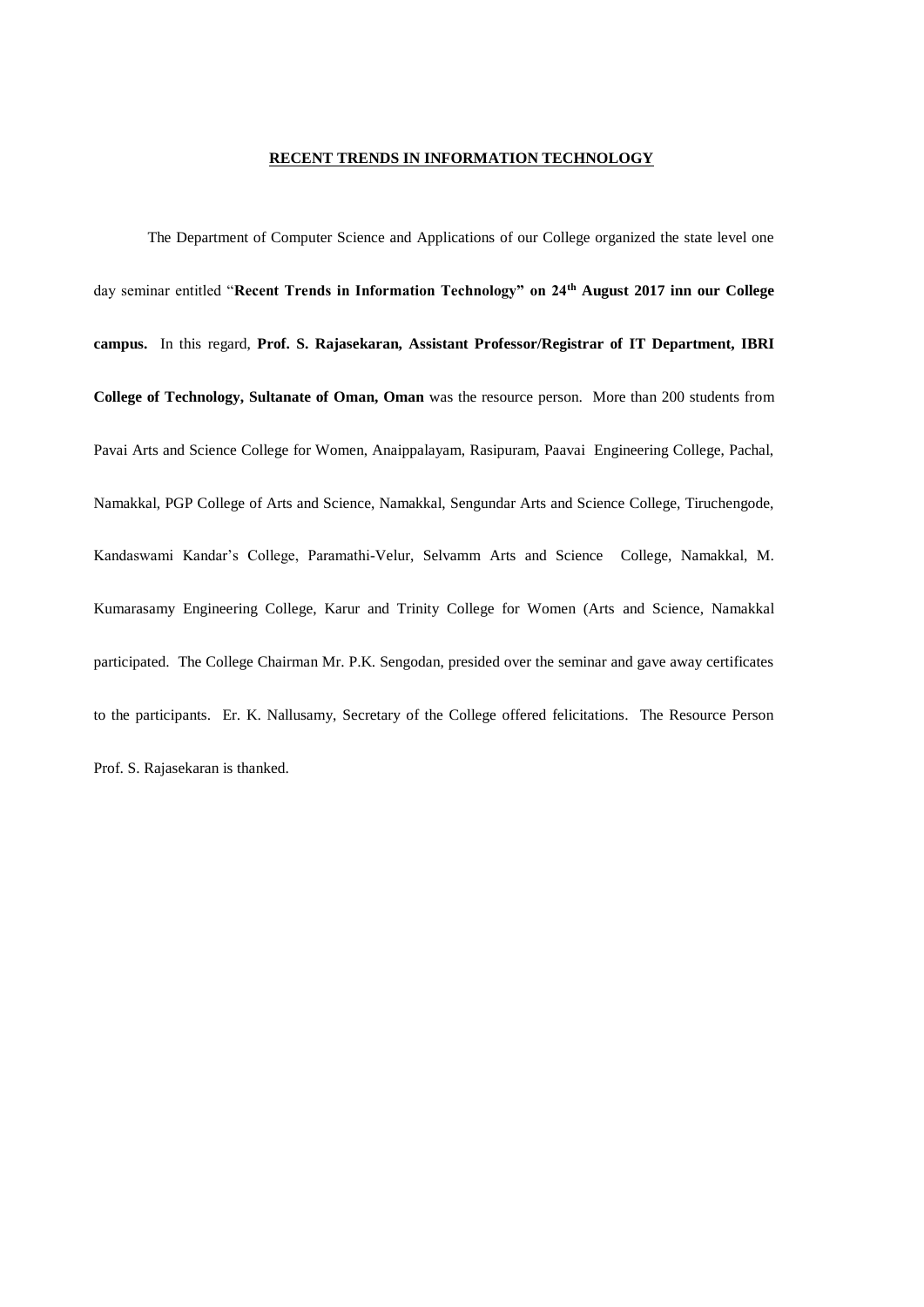# **TRINITY COLLEGE FOR WOMEN, NAMAKKAL DEPARTMENT OF COMPUTER SCIENCE**

**Name of the Program :** Seminar on **"CLOUD COMPUTING"**

| Name & Address | : Mr.K.BASKAR                                        |
|----------------|------------------------------------------------------|
|                | <b>Assistant Professor of CSE</b>                    |
|                | Kongu Nadu College of Engineering $\&$<br>Technology |
|                | Thottiam(Tk), Trichy (Dt).                           |
|                |                                                      |
| <b>Date</b>    | : 15.02.2018                                         |
|                |                                                      |
| Venue          | : Conference Hall                                    |

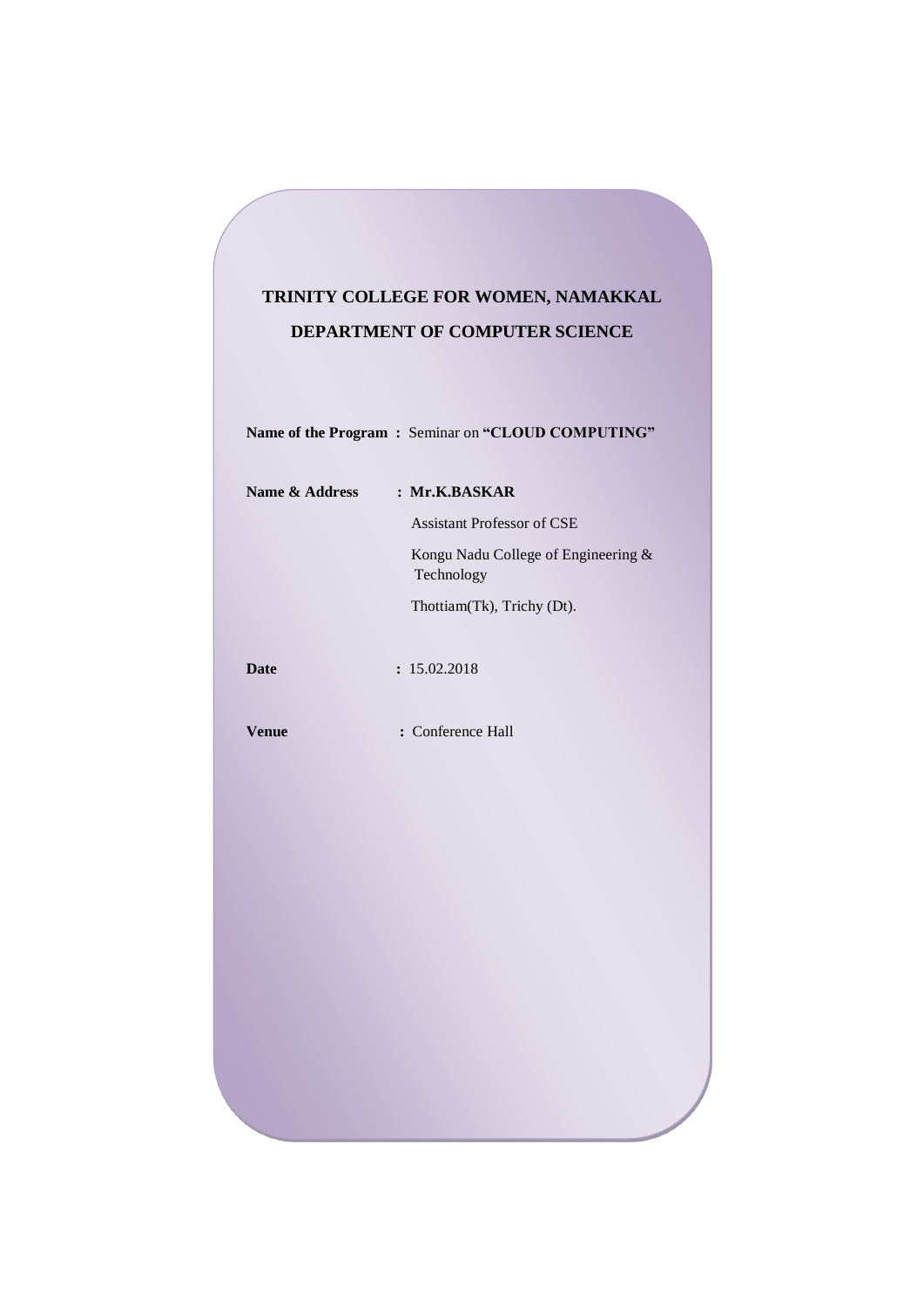



# Networked Storage

- Multiple work stations talk to one unit that stores information and data.
- Data is not saved to the C: drive, but to a network drive
- Can retrieve the data stored to the network from any of the connected workstations.



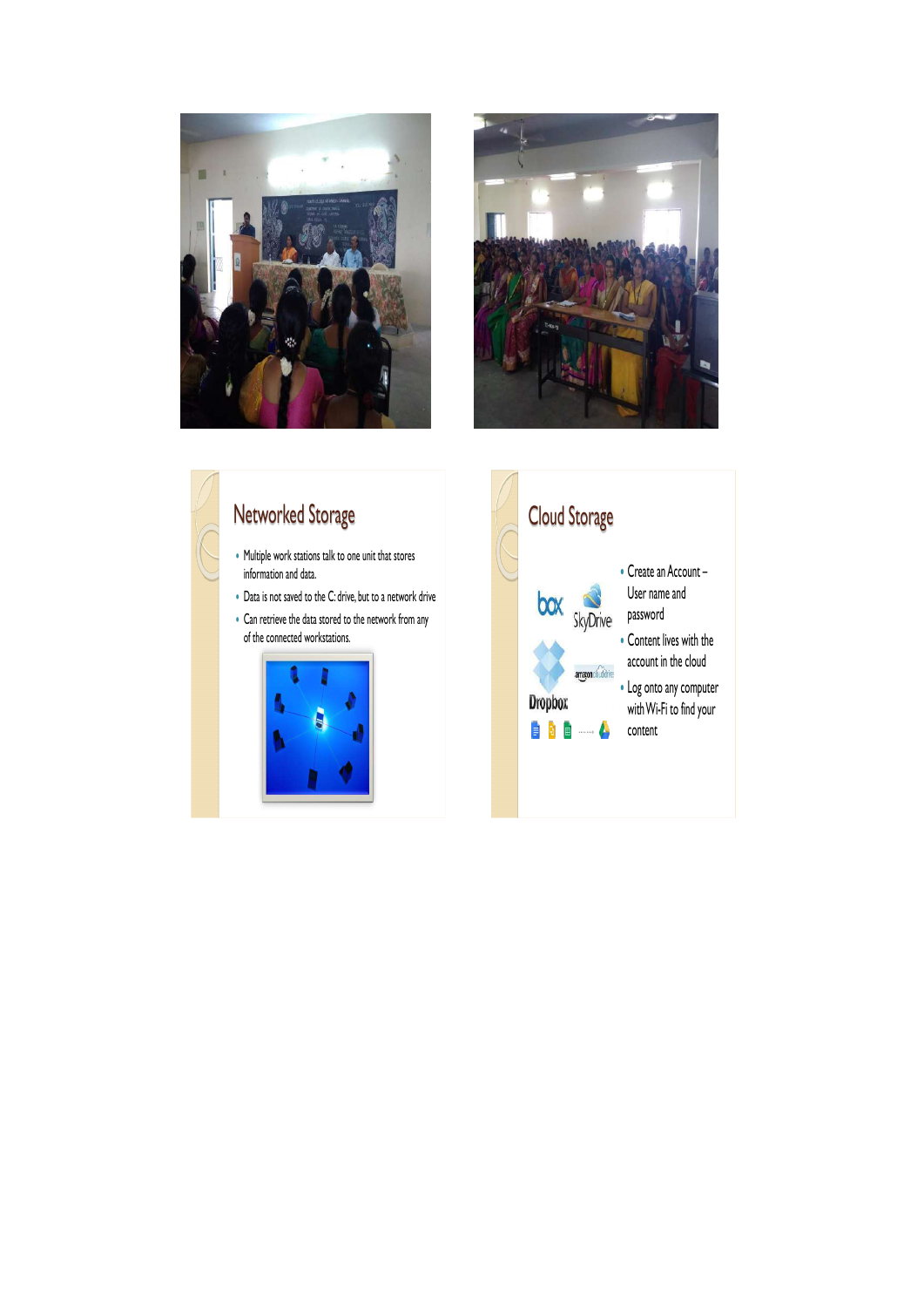### **CLOUD COMPUTING**

 The Departments of Computer Science and Computer Applications of our College have organized a one day seminar entitled "**Cloud Computing**" on **15.2.2018** in our College campus. In this regard, **Prof. K. Baskar, Assistant Professor, Department of Computer Science and Engineering, Kongunadu College of Engineering and Technology, Tholurpatti, Thottiyam Taluk, Trichirappalli** District was the resource person.

He explained the various cloud computing shares characteristics with client-server model, computer

bureau, grid computing, fog computing, mainframe computer, utility computing, peer-to-peer, green computing and cloud

sandbox.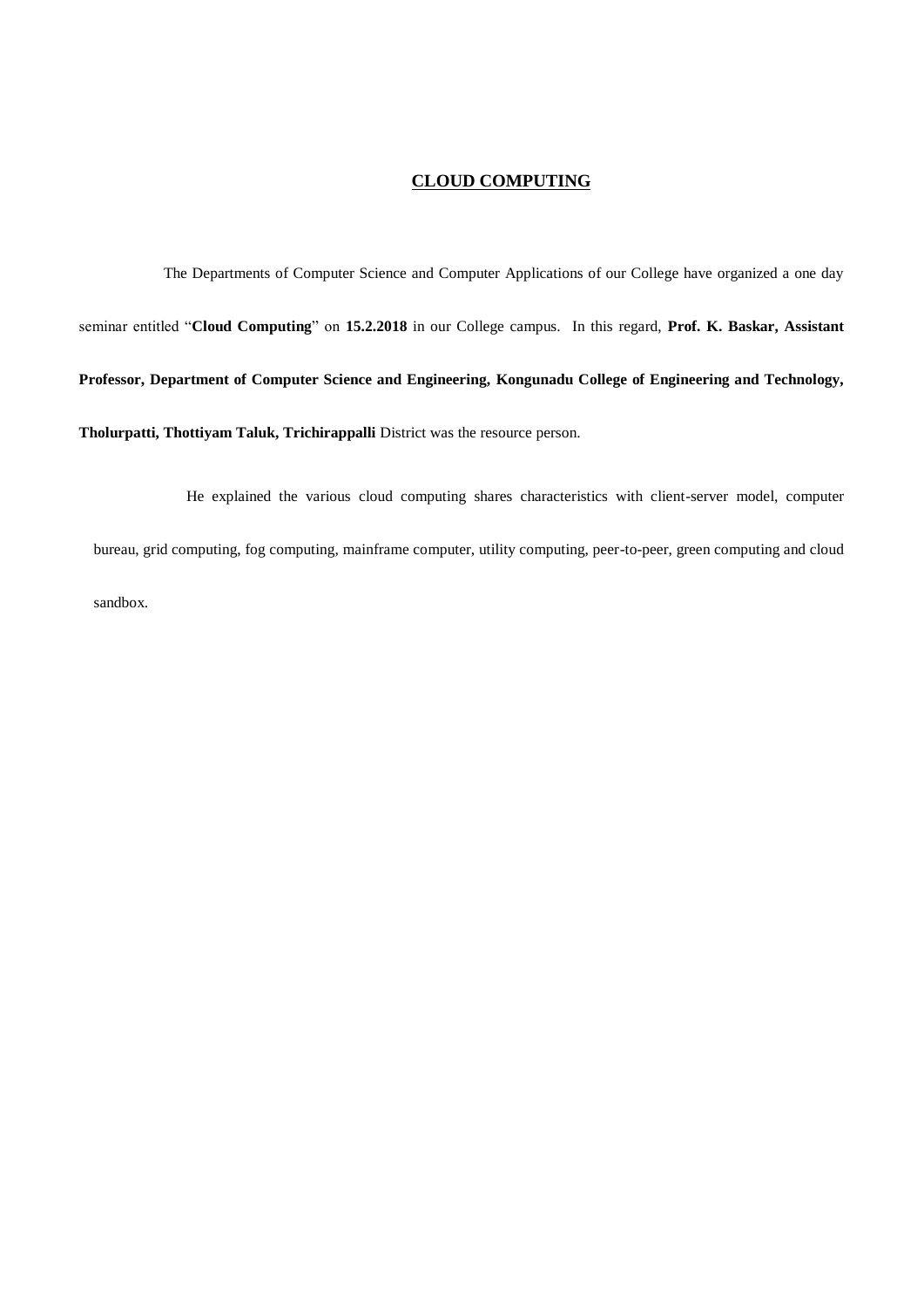# **TRINITY COLLEGE FOR WOMEN, NAMAKKAL DEPARTMENT OF COMPUTER SCIENCE**

| <b>Name of the Program</b> | : One day Workshop in "ANDRIOD TECHNOLOGY" |
|----------------------------|--------------------------------------------|
| <b>Name &amp; Address</b>  | : MAHESH KUMAR K                           |
|                            | <b>Business Development Manager</b>        |
|                            | <b>Hewlett Packard Enterprise</b>          |
|                            | NO.702, II Floor, Esteem Complex,          |
|                            | Avinashi Road, (Near GKNM Hospital)        |
|                            | Coimbatore-641018.                         |
| <b>Date</b>                | 09.03.2018                                 |
| Venue                      | : Computer Science Lab-III                 |



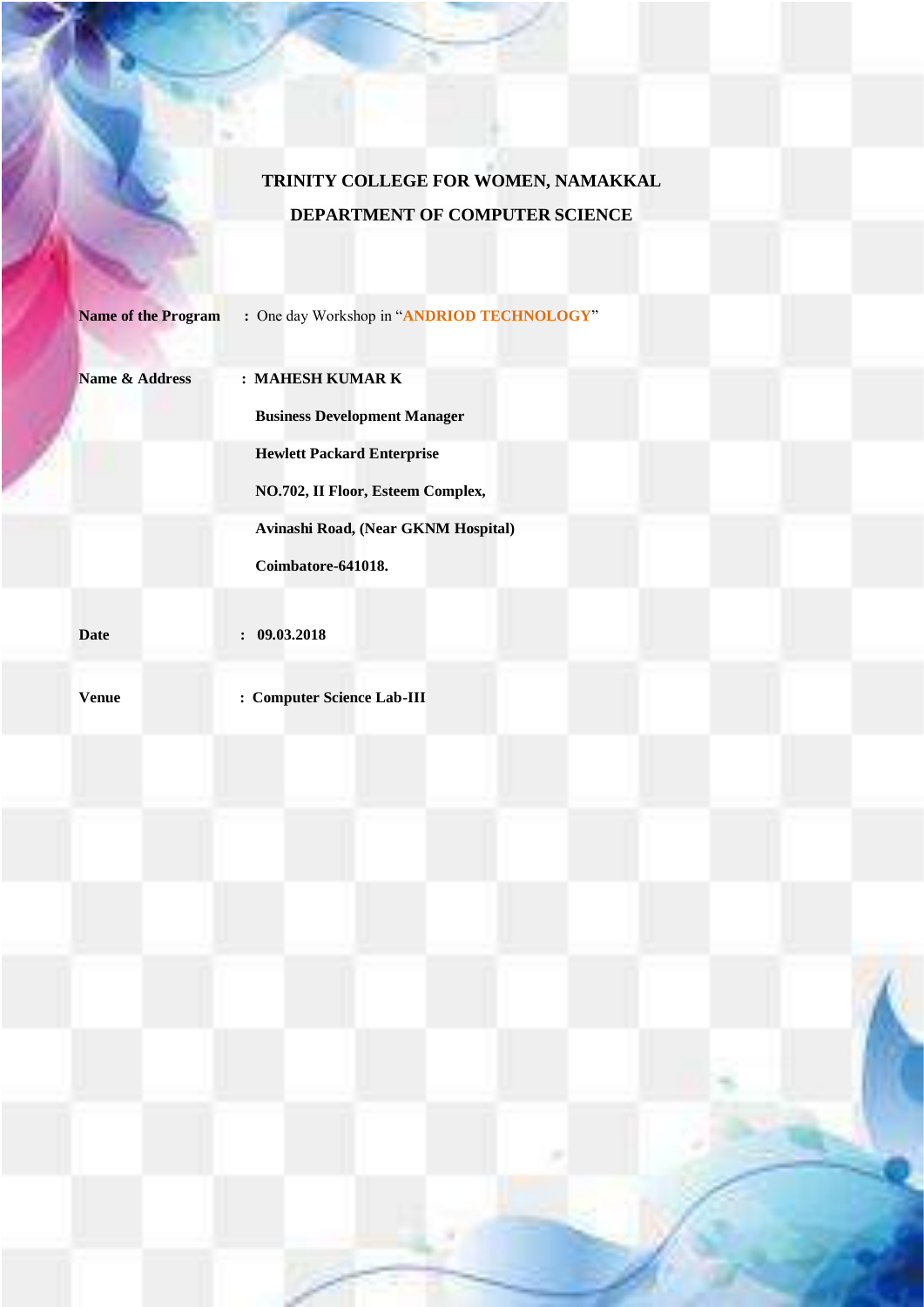





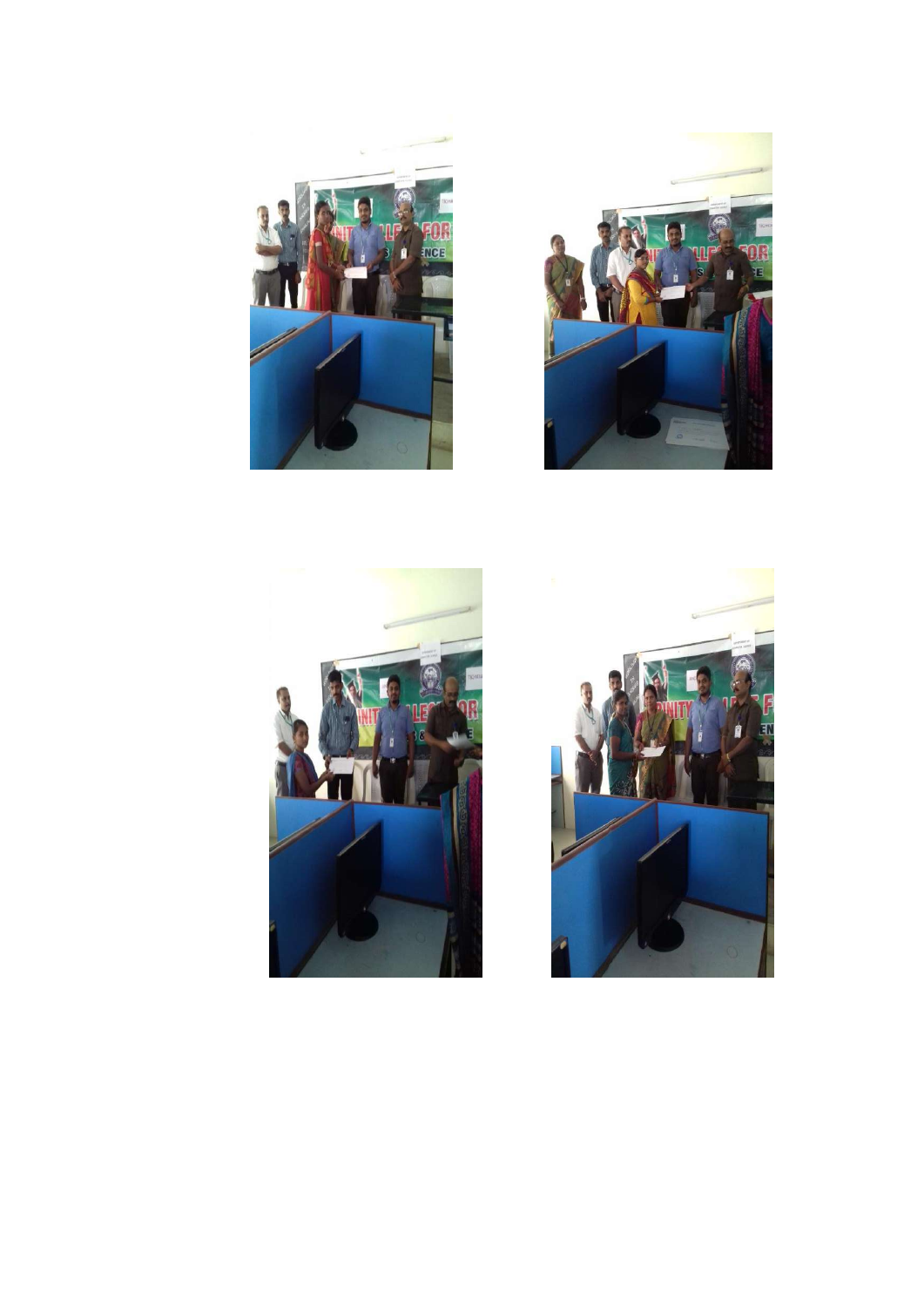#### **ANDROID TECHNOLOGY**

 In this regard, our PG and Research Department of Computer Science of our College has organized a one day workshop entitled "Android Technology" on 9<sup>th</sup> March 2018 in our College campus.

Smartphone have upper hands the mobile industry with its extravagant features and mobile apps. As per research, the number of smart phone users is forecast to grow from 1.5 billion in 2014 to around 2.5 billion in 2019, with smart phone penetration rates growing as well. Just over 36 percent of the world's population is projected to use a smart phone by 2018, up from about 10 percent in 2011.

 In this regard, Mr. K. Maheshkumar, Business Development Manager, Mr.V.S. Karthik, Analyst Java and Android and Mr. G. Ramachandran, Network Support Engineer, Hewlett Packard Enterptise, No - 702, 2<sup>nd</sup> Floor, Esteem Complex, Avinashi Road, (Near GKNM Hospital, Coimbatore were the resource persons.

 The various topic of android like introduction of android technology & android SDK (software development kit), how to install android plug in? Advantages and disadvantages of android, why XML Extensible Markup Language?, android installation, hello program, designing of applications, etc.,

In this regard, the following 26 students have eagerly participated and all are greeted.

| S.NO | <b>NAME</b>    | <b>COURSE</b>  |
|------|----------------|----------------|
| 1.   | S.Monisha      | <b>III-BCA</b> |
| 2.   | R.Ramya        | <b>III-BCA</b> |
| 3.   | S.Dhetchana    | <b>III-BCA</b> |
| 4.   | M.Vaishali     | <b>III-BCA</b> |
| 5.   | M.Poovitha     | <b>III-BCA</b> |
| 6.   | J.Dhivya       | <b>III-BCA</b> |
| 7.   | A.Mohanapriya  | <b>III-BCA</b> |
| 8.   | R.Pragathi     | <b>III-BCA</b> |
| 9.   | S.Sathya       | <b>III-BCA</b> |
| 10.  | K.Nivetha      | <b>III-BCA</b> |
| 11.  | R.Mohanambigai | <b>III-BCA</b> |